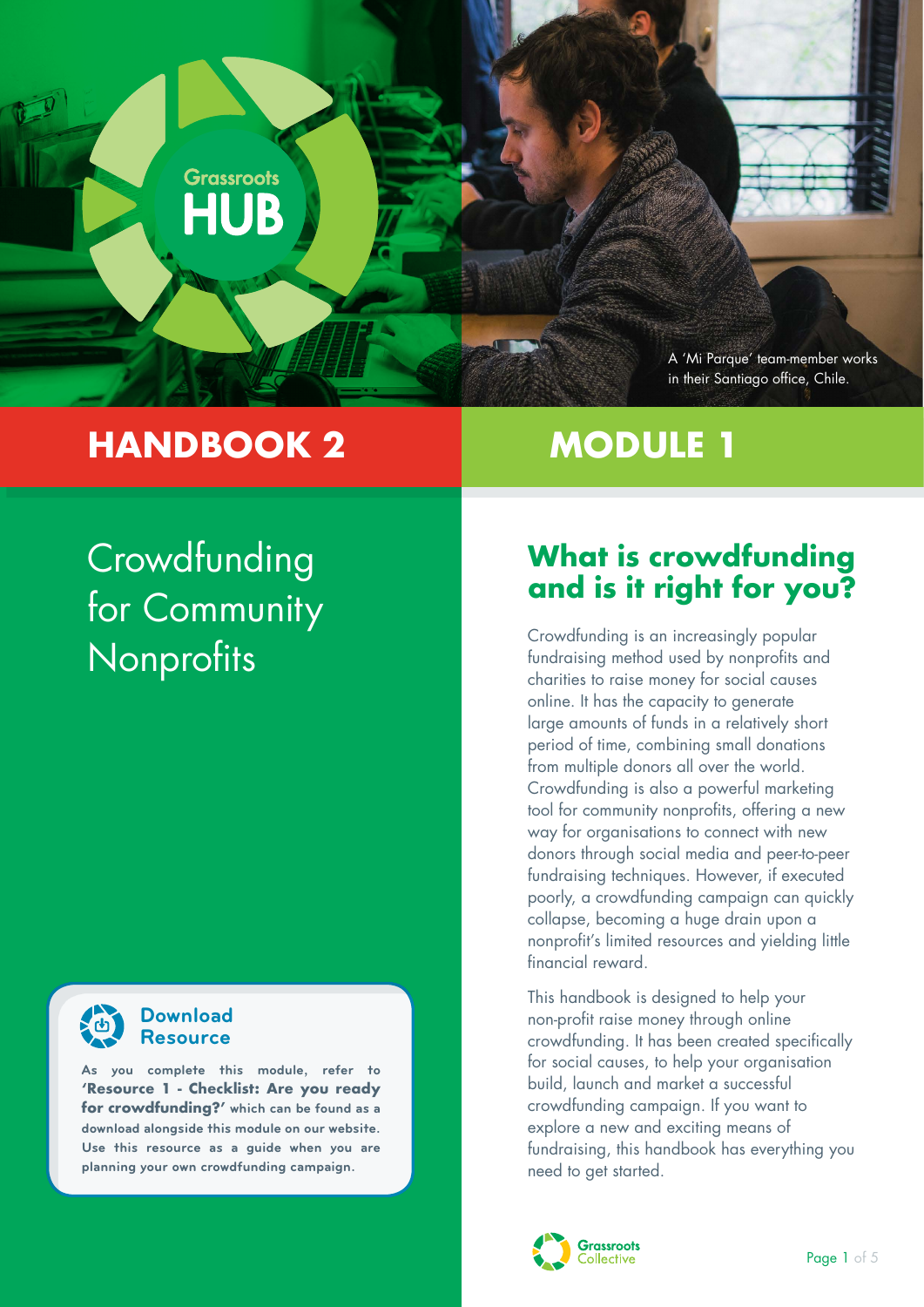# **What is Crowdfunding?**

### **CROWDFUND A way of gaining small and medium sized donations from a large number of people online**

It was first used by entrepreneurs as a means to attract small-sized investments from every day people interested in their products. Now, with the help of user-friendly online platforms, everyone can access this powerful resource to help fund their projects.

For community nonprofits, the ability to appeal to potential donors from all over the world makes crowdfunding a particularly powerful funding mechanism.



#### **How is crowdfunding different?**



#### **Traditional Fundraising**

Chosen activities and interventions Nonprofits seek a single large investment from an international foundation, angel investor or government sponsor.

- Organisations apply for a grant, presenting evidence like LogFrames, Stakeholder Analysis and detailed budgets in hope of receiving funds.
- You can think of this approach as a funnel, with local nonprofits at the wide end, and a small group of potential investors at the closed end. If you fail to point that funnel at the right investor, then you are wasting your time.



#### **Crowdfunding**

Nonprofits are given a simple online-platform to showcase their projects and work to attract mainly private sponsors.

- Organisations have the opportunity to build relationships with hundreds of potential donors simultaneously, many of whom they may never have known existed.
- **•** Crowdfunding seeks to turn the funnel on its head by allowing you to reach donors all over the world and build meaningful relationships with people who want to see your project succeed.

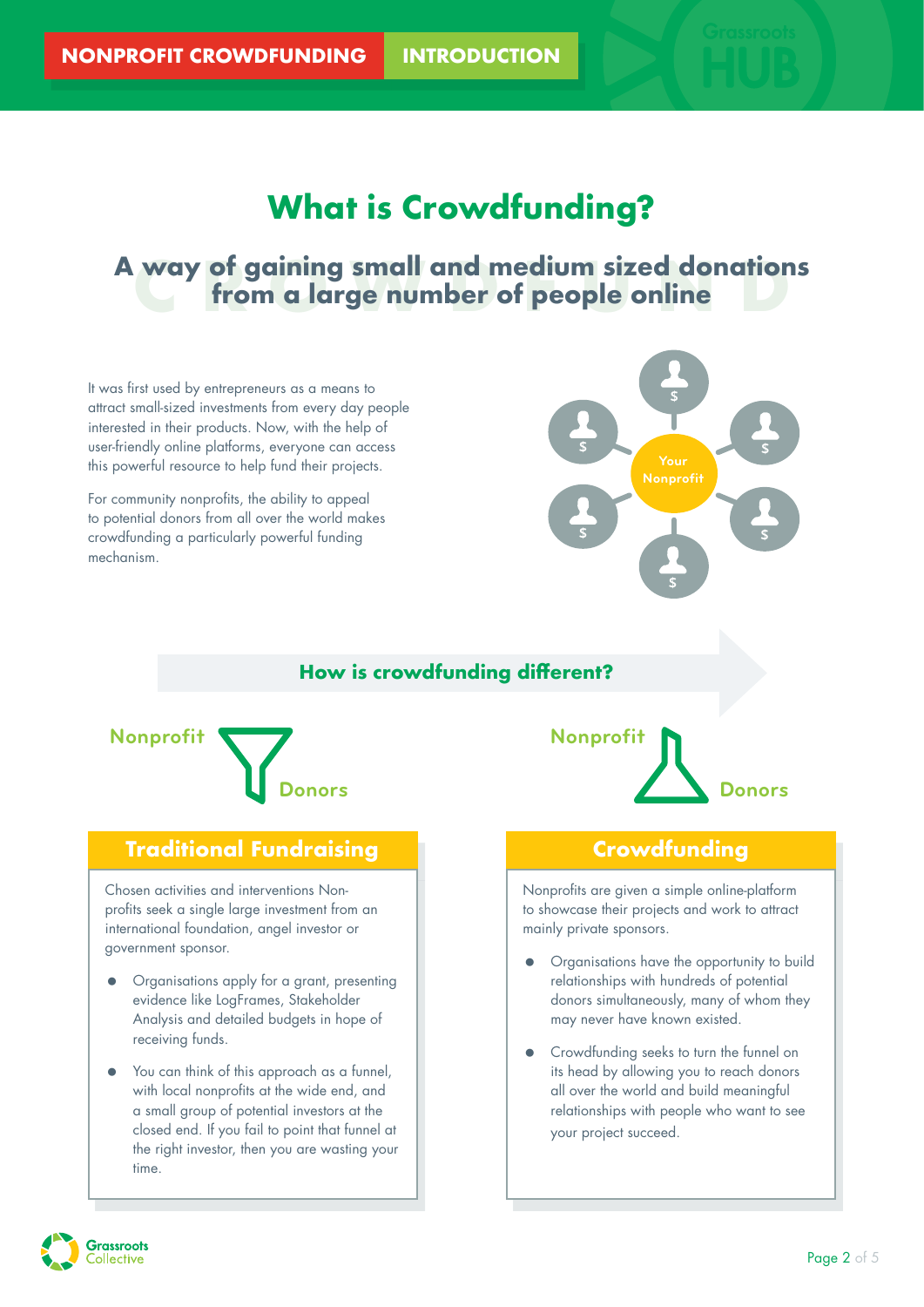# **Taking Fundraising Online**

At the heart of all crowdfunding initiatives is an online hosting platform.

There are hundreds of crowdfunding websites out there, many of which are tailored to the charity, nonprofit and development industries.

Each platform has a distinct set of advantages and disadvantages – some take a cut of your profits whilst other do not. Some are more intuitive and user friendly than others. Whichever you choose, it will be the focal point of your entire fundraising efforts.

**Helpful Hint**

**Choosing the right online crowdfunding platform is both vitally import and painfully difficult; but don't worry! We will guide you through this process in detail in Module 2 of this handbook.**

#### The Benefits of Online Crowdfunding

Whilst it is a time-consuming effort, crowdfunding might well be worth it. Here are a few of the reasons why online crowdfunding can be so effective for community non-profits:

- + Crowdfunding Campaigns have the ability to **reach people all over the world.** Your campaign can reach a far more diverse audience than a regular appeal. This is particularly valuable for small, local nonprofits situated in remote or isolated regions, far away from potential donors.
- + Crowdfunding campaigns can be **easily integrated into existing marketing strategies**. Most campaign pages on crowdfunding platforms are also specifically designed to be shared via social media platforms like Facebook and Instagram.
- + Campaign pages are great spaces to **open up new avenues of conversation with donors** and supporters, as many have integrated comment sections, forums and peer-to-peer funding options.
- + Crowdfunding helps to **diversify your organisation`s revenue**, as well as providing an easy way for your donors to use popular payment methods like credit card, Paypal and even bitcoin.
- + Crowdfunding helps **legitimise your organisation**. Many online platforms have excellent track records of accountability to donors, thus offering legitimacy that your non-profit can benefit from simply by being hosted on their website. However, in return, these sites generally ask non-profits to provide proof for how funds are being spent. Make sure you take this responsibility seriously. If your aim is to run multiple campaigns into the future, it is essential to cultivate transparent and trusting relationship with donors.

## **But is Crowdfunding the right type of fundraising for you?**

Crowdfunding is an amazing fundraising tool, that much is clear. However, it must be used strategically. Before you get carried away, designing campaigns and tailoring marketing strategies, it is essential to assess whether crowdfunding is right for your organisation or your project. Time is valuable for nonprofits with limited resources and personnel. If you don't have the basic pre-requisites outlined on the following pages crowdfunding might not be for you.

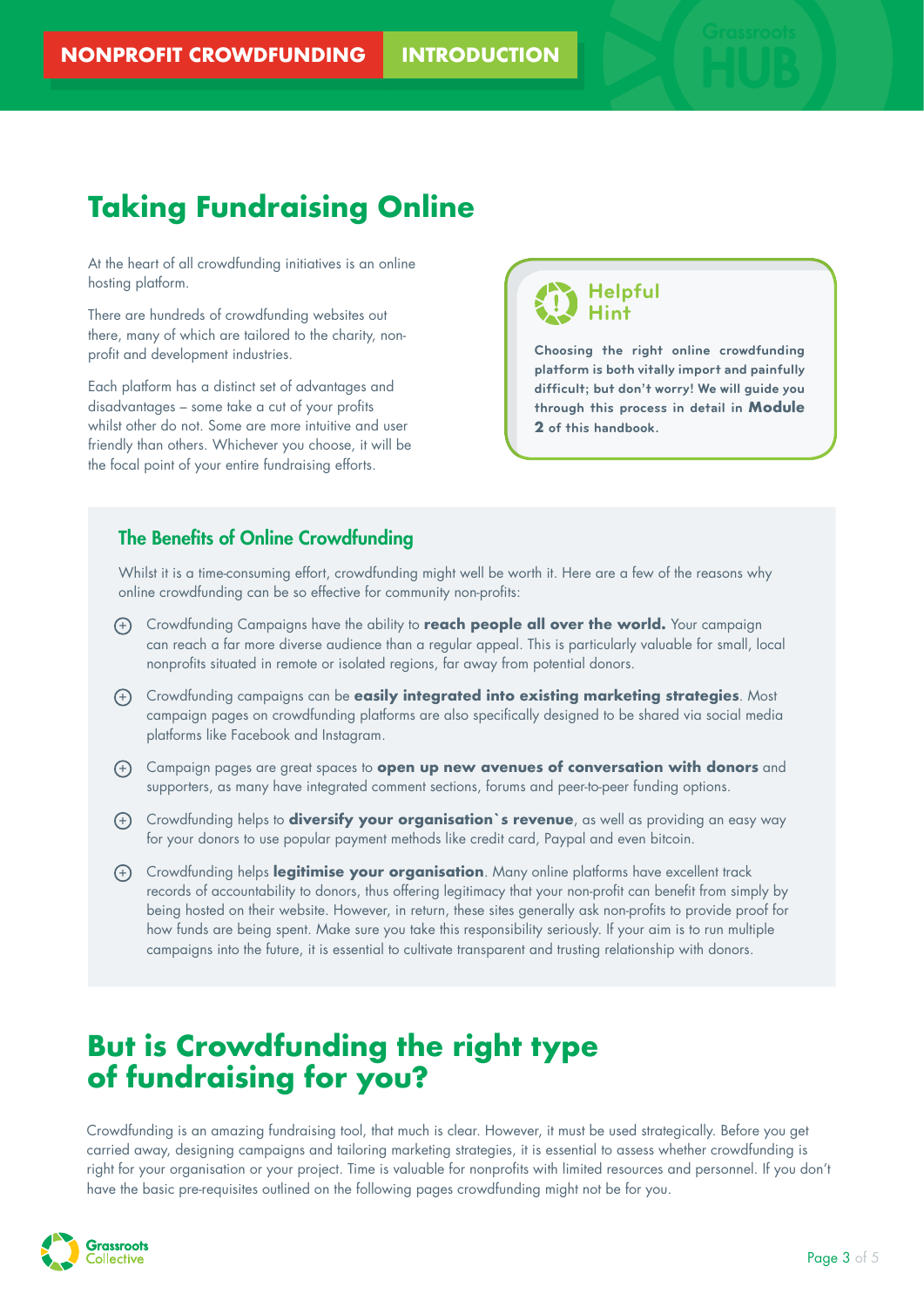**Prerequisite 1 Do you have a website or social media presence?** 

#### **Why is this important?**

People considering a donation to a crowdfunding campaign will want to learn more about you. They want to see that you are a professional organisation that is trustworthy and accountable. They will likely have a few key questions that they want answered before they donate:

- Is this a real, legitimate nonprofit?
- Is there evidence that this nonprofit is doing what it says it is doing?
- Does this organisation have a record of success?
- Why should I give my money to this organisation instead of another?

The first place they will turn to for this information is a website. Ideally, your organisation's website will have a clear goal and mission statement, provide details

about who you are and what you are doing, as well as evidence of your work with beneficiaries in the community.

#### **What if I don't have a website?**

Social media pages like facebook, Instagram and twitter can be another way for you to showcase and legitimise your work. These are easy to create and manage, offering a simple open platform to exhibit a portfolio of your work. Make sure that these pages are active. Try and post to Instagram every couple of days and to facebook at least once a week. Providing up-to-date evidence of your organisation's progress and success is essential.

### f. E

**Prerequisite 2 Can you market your campaign?** 

#### **Why is this important?**

Crowdfunding campaigns don't just market themselves! Please don't fall into the trap of convincing yourself that just because your campaign is for a good cause, that it will 'go viral'. Be prepared to push your campaign hard if you want to raise the necessary funds. The aim of marketing your crowdfunding campaign is to tell as many people as possible about your campaign and how they can support your mission.

- Most organisations rely heavily upon their newsletter subscribers. Indeed, if people have been interested enough to subscribe to a newsletter, there is a good chance that they might become your first crowdfunders. This core group of followers will also hopefully begin lobbying your cause amongst their friends and family members. You might even like to ask if they could share your campaign on their social media accounts - a process called peer-to-peer marketing which we will explore in **Module 9.**
- An active social media presence is a great way to begin marketing your campaign and making your broader audience aware of your campaign. Try not to make a 'direct ask' for donations more than once a week but be sure to reference the campaign regularly in your posts.
- Holding live events, asking bloggers and social media influencers to share your campaign and contacting local media outlets and newspapers for interviews about your work are all great ways to market your campaign. You don't need to have plans for all of these marketing avenues yet, but you do need to have the capacity to pursue as many as possible if you want to create the buzz you need to achieve your funding target.